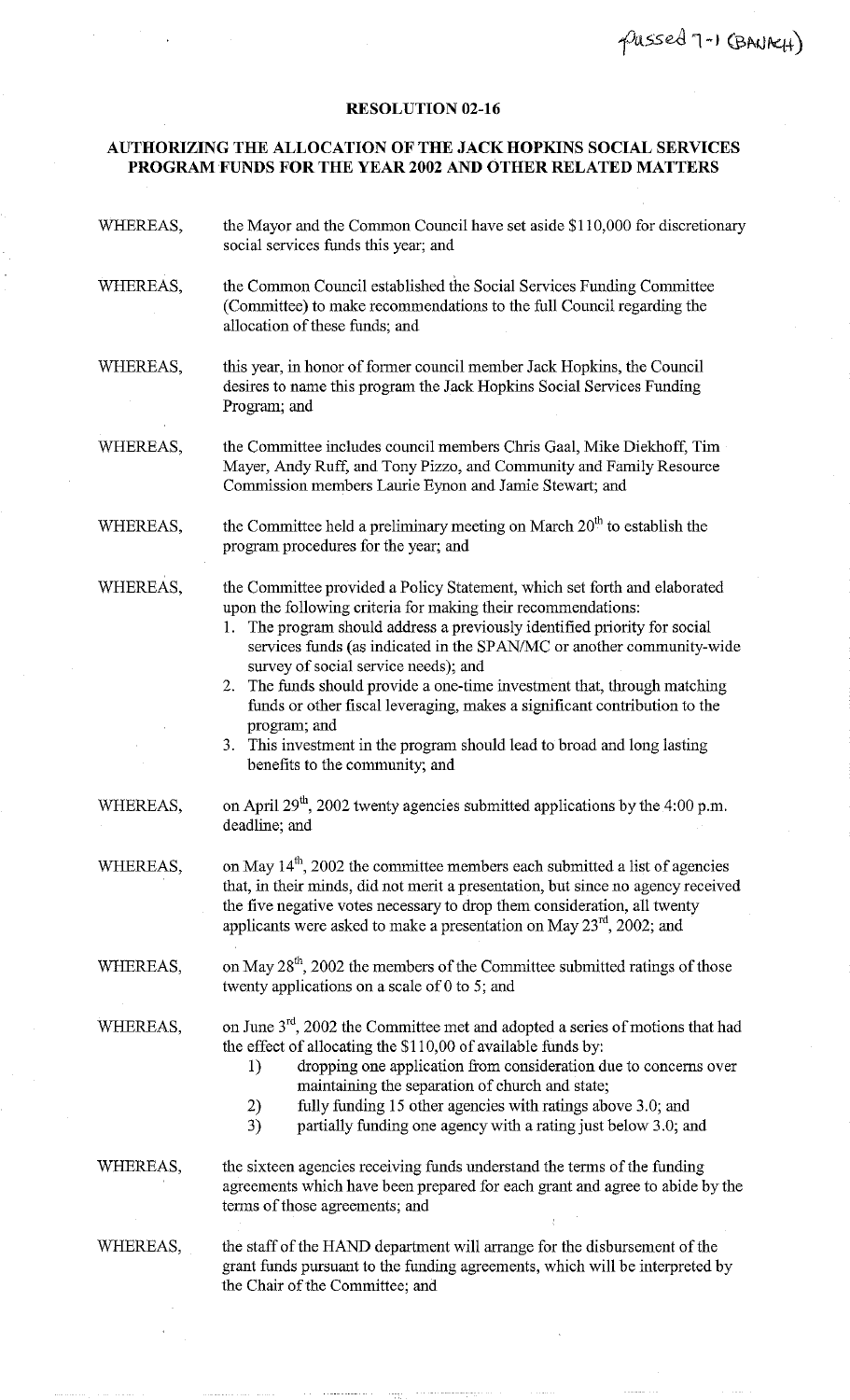## NOW, THEREFORE, BE IT HEREBY RESOLVED BY THE COMMON COUNCIL OF THE CITY OF BLOOMINGTON, MONROE COUNTY, INDIANA, THAT:

SECTION I. The Common Council now allocates one hundred and ten thousand dollars (\$11 0,000) set aside for social services funds in 2002 to the following agencies for the following amounts and in accordance with the funding agreements approved in Section II:

| Name of Agency                                                   | Amount | <b>Purpose of Grant</b>                                                                                                                                                                                                                    |
|------------------------------------------------------------------|--------|--------------------------------------------------------------------------------------------------------------------------------------------------------------------------------------------------------------------------------------------|
| Amethyst House, Inc.                                             |        | \$20,000 To help rebuild and expand the men's facility by<br>restoring the historic façade.                                                                                                                                                |
| Area 10 Agency on Aging                                          |        | \$1,475 To purchase equipment for the Food Pantry at the Girls,<br>Inc. site.                                                                                                                                                              |
| Big Brother Big Sisters of Monroe<br>County                      |        | \$3,623 To purchase computer equipment for a recruitment and<br>training initiative.                                                                                                                                                       |
| Bloomington Area Arts Council/<br><b>JWAC</b>                    |        | \$2,895 To purchase a raku kiln and other equipment for the art<br>education program.                                                                                                                                                      |
| Center for Behavioral Health<br>(Children's Services)            |        | \$3,952 To purchase equipment and fund four programs serving<br>children and their parents.                                                                                                                                                |
| <b>Community Kitchen of Monroe</b><br>County, Inc.               |        | \$3,639 To purchase a copy machine shared with Shelter, Inc.<br>and apparel.                                                                                                                                                               |
| Girls Incorporated of Monroe County                              |        | \$15,000 To pay for the salary of the director of the after-school<br>and summer youth programs.                                                                                                                                           |
| Girls Scouts of Tulip Trace Council                              |        | \$2,148 To purchase two learning modules for the agency's<br>Family Life Education Program.                                                                                                                                                |
| Indiana Legal Services, Inc.                                     |        | \$20,000 To pay for the salary of an attorney as well as printing<br>and publication expenses related to the new Housing<br>Law Center.                                                                                                    |
| Mental Health Association in Monroe<br>County                    |        | \$10,192 To start-up five new support groups and to publish an<br>updated version of the directory of mental health<br>services.                                                                                                           |
| Mother Hubbard's Cupboard, Inc.<br>Options for Better Living     |        | \$5,000 To fund a new nutrition education program.<br>\$5,000 To purchase materials for a program between Options<br>and Center for Behavioral Health to address persons<br>with developmental disabilities and serious mental<br>illness. |
| <b>Planned Parenthood</b>                                        |        | \$1,495 To purchase an autoclave for the purpose of sterilizing<br>instruments.                                                                                                                                                            |
| Rhino's Youth Center                                             |        | \$8,264 To purchase audio and video editing equipment for<br>after-school programs.                                                                                                                                                        |
| Shelter, Inc.<br>South Central Community Action<br>Program, Inc. |        | \$2,317 To purchase new appliances for Campbell House.<br>\$5,000 To establish a revolving loan program for auto repairs of<br>clients.                                                                                                    |

SECTION II. The Council approves the funding agreements for these allocations, copies of which are kept in the Council Office and HAND department files, and directs the Office of the Controller to issue checks in the ordinary course of business to the agency once the staff of the Housing and Neighborhood Development Department submit a copy of the signed agreement and the appropriate purchase orders.

SECTION III. The Council authorizes the Chair of the Social Services Funding Committee to resolve any questions regarding the implementation of the funding agreements.

SECTION *N.* The Council affirms that it has created a standing committee of five members of the Council known as the Jack Hopkins Social Services Program Funding Committee or another similar name approved by the Committee. The Committee meets every year to establish procedures and make recommendations to the Council regarding the allocation of discretionary social services funds. These recommendations will come forward in the form of a resolution soon after the Committee has finished its deliberations. The President of the Council will make appointments to the committee in accordance with BMC 2.04.210 and the committee may add as many as two voting members from other City entities.